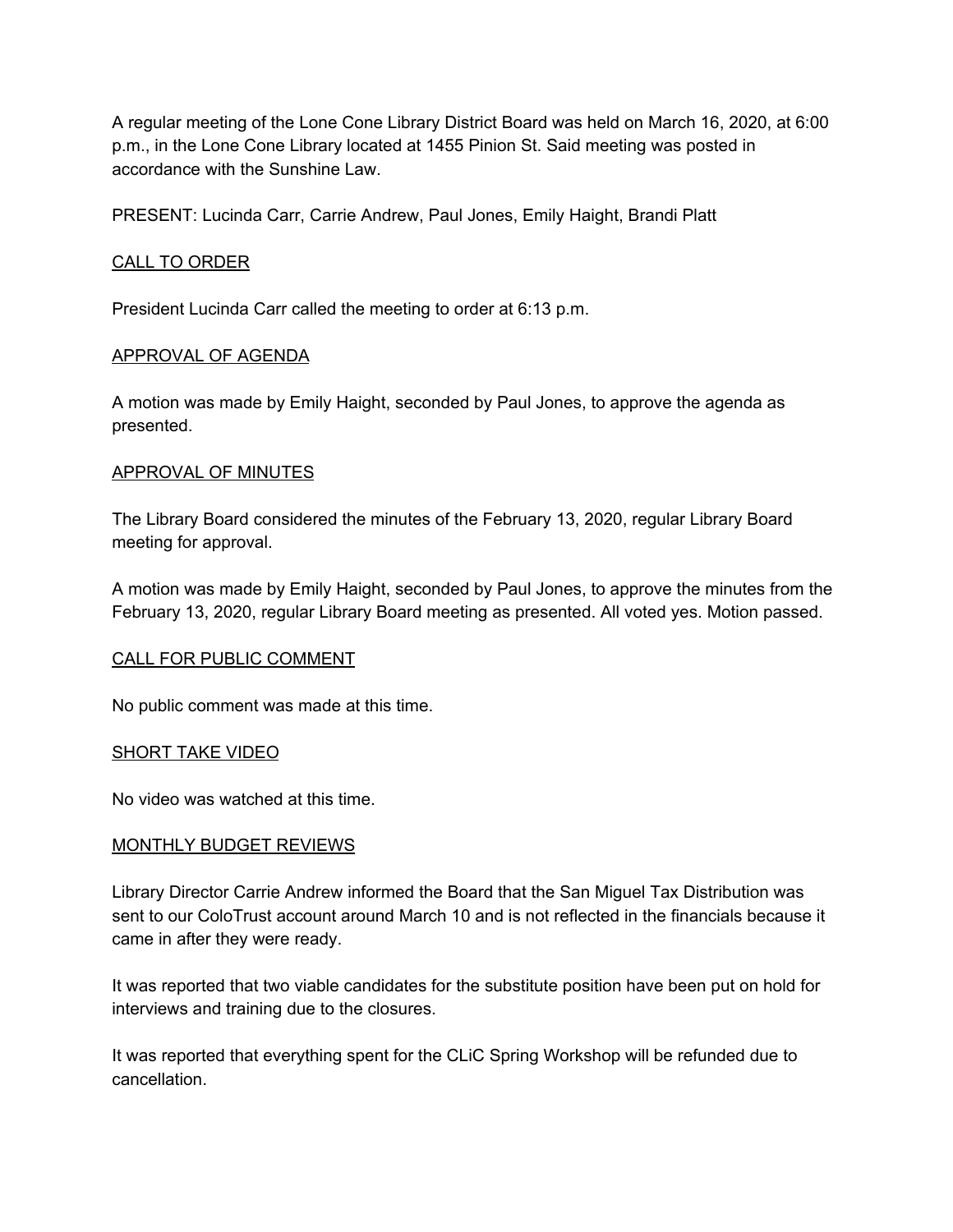Library District Board Meeting March 16, 2020 Page 2 of 3

It was reported that the Capital bank account will be closed and all of the money transfered to the Operating account once the final DOLA payment comes in.

# MONTHLY REPORTS Q&A

It was reported that the monthly stats are still being revised to get a correct count of exactly what numbers we need, so we are narrowing down which programs need to be counted for attendance.

# DIRECTOR'S REPORT

Library Director Carrie Andrew reported that we have looked into different options for accepting credit cards and have decided to go with Square.

It was reported that due to high usage, we have implemented a two hour time limit to the study room usage. It is first come, first serve if empty. Reservations must be made at least 24 hours in advance.

It was reported that the PLAR (Public Libraries Annual Report) was submitted.

It was reported that our one year warranty walk through is coming up, sometime between April and May.

It was reported that we are currently working on the Library closure and following the county guidelines as well as what other library districts around the state are doing as well. At this time, we will not be accepting any material returns. This is recommended by the Public Health Officials in Denver. The system has been updated that everything is due by April 8th. Signs have been made for patrons to access the WiFi from the parking lot.

It was reported that the library was nominated to submit a grant for an Award of Excellence through El Pomar. El Pomar is one of the bigger grant making organizations in the state of Colorado. They give to any kind of organization and someone on their board or in their organization nominated us.

## BOARD MEMBER REPORTS

Nothing was reported at this time.